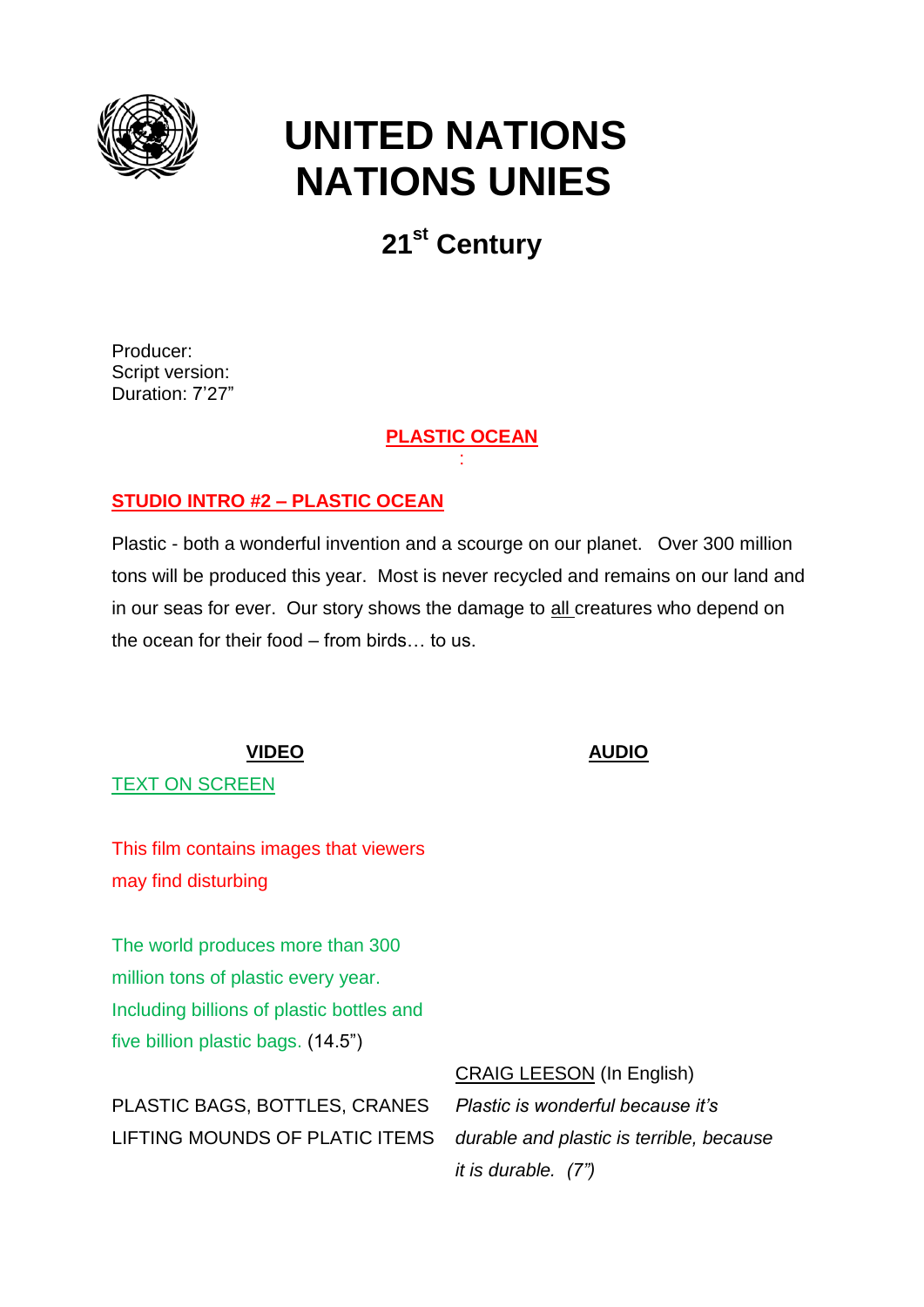### REVEAL CRAIG LEESON IN AMONGST PLASTIC TRASH MOUND NAME SUPER Craig Leeson, Journalist

SPINNING EARTH GLOBE GRAPHIC GRAPHIC OF PLASTIC BOTTLE SPINNING INTO THE OCEAN

WAVES CRASHING ON THE OCEAN

*Almost every piece of plastic ever made is still on the planet in some form or another. Plastic production globally, this year, is expected to be more than 300 million tons, half of which we'll use just once and then throw away. By 2050 when the population explodes to almost 10 billion people, it is expected that plastic production will triple. The problem with that is, is that today, only a fraction of the plastic that we produce is recycled. The rest ends up in our environment and it's coating our land and our oceans, like a disease. (38")*

### **NARRATION**

Garbage thrown away in the United States can make its way to Antarctica. Plastic in our coastal waters is pulled into the centre of massive wind-driven, churning in circular gyres. There are many other ocean currents also diverting the trash all around the surface of the ocean. In reality, it's just one ocean with no boundaries. (23")

### MUSIC

#### NARRATION

CHILDREN PADDLING IN WATER **SUPER** Lord Howe Island, Near Australia

Lord Howe Island is a heritage site and home to migratory sea birds like the sheer water. Seabirds are incredibly helpful because they act like an army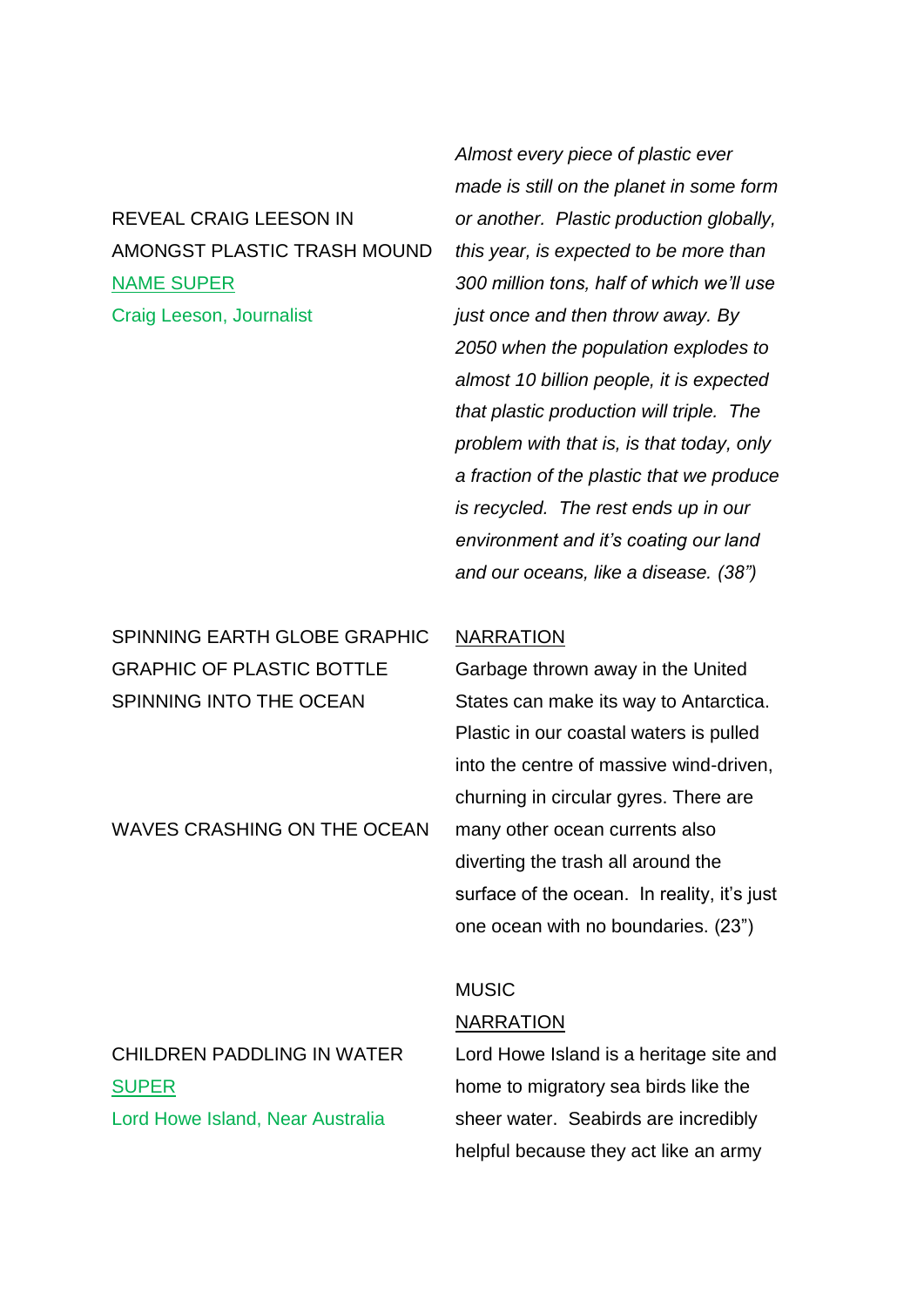of scientists. They travel thousands of miles across the ocean. They pick up plastic off the surface of the ocean, they bring it back to their rookeries, where they feed it to their chicks and that provides an incredible amount of scientific data in terms of the place it comes from, it's distribution and how it breaks up on the ocean surface. (32")

### NARRATION

### Dr. Jennifer Lavers, she's devoted her life to studying the plight of seabirds…(11")

she warders her incredible birds, they migrate thousands of miles, stopping only here to breed.(6")

CLOSE UP OF BIRDS STOMACH ENTRAILS

Dr. Jennifer Lavers, Marine Scientist

DR. LAVERS EXAMINING THE DEAD

FLOCKS OF BIRDS IN THE SKY

DEAD BIRD ON THE BEACH

NAME SUPER

**BIRD** 

EXAMINING THE STOMACH WITH FINGERS

LEESON LOOKING AT BIRDS ENTRAILS

LAVERS AND LEESON LOOKING AT THE BIRD

DR. JENNIFER LAVERS (In English) *Yeah, the stomach is very, very full and if we look here, we see some very dark pieces, some very light pieces and if you see, if I push on this, it's absolutely rigid. Completely, completely full of plastic all the way up (16")*

CRAIG LEESON (In English) *Ugh look at that, (2")*

DR. JENNIFER LAVERS (In English) *Absolutely no doubt that this bird died as a result of that plastic. That is*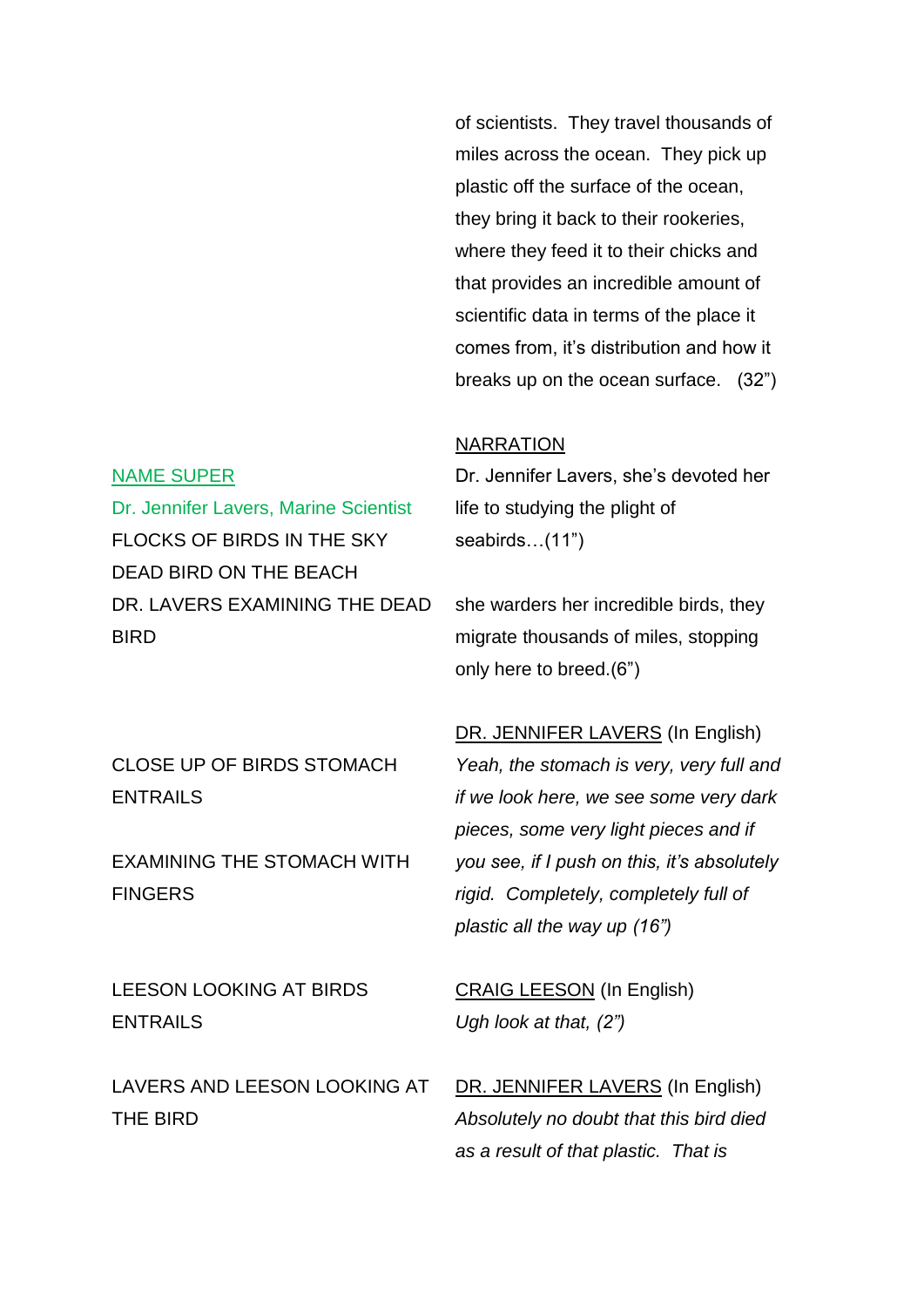*literally a gut full of plastic. It's quite alarming isn't it. (9")*

CRAIG LEESON (In English) *It's awful. (1")*

DR. JENNIFER LAVERS (In English) *A range of plastic types and colours, we've got everything from the blues and the reds to the…(5).*

EXAMINING THE BIRD'S STOMACH, PICKING OUT PLASTIC

CRAIG LEESON (In English) *His stomach is just filled with it. Big pieces too. (3")*

TAKING PLASTIC OUT OF THE BIRD DR. JENNIFER LAVERS (In English)

*Big sharp pieces (2")*

CRAIG LEESON (In English) *Oh wow, look at the size of that big black piece. (3")*

DR. JENNIFER LAVERS (In English) *That is an enormous piece of plastic.(2")*

LAVERS TAKING PLASTIC FROM THE BIRD AND PLACING ON TABLE CRAIG LEESON (In English) *Unbelievable…. Look at the size of that. (2")*

FAST-MOTION VIDEO PLACING PLASTIC IN ROWS

MUSIC CRAIG LEESON (In English) *Jen, I counted 234 pieces of plastic out*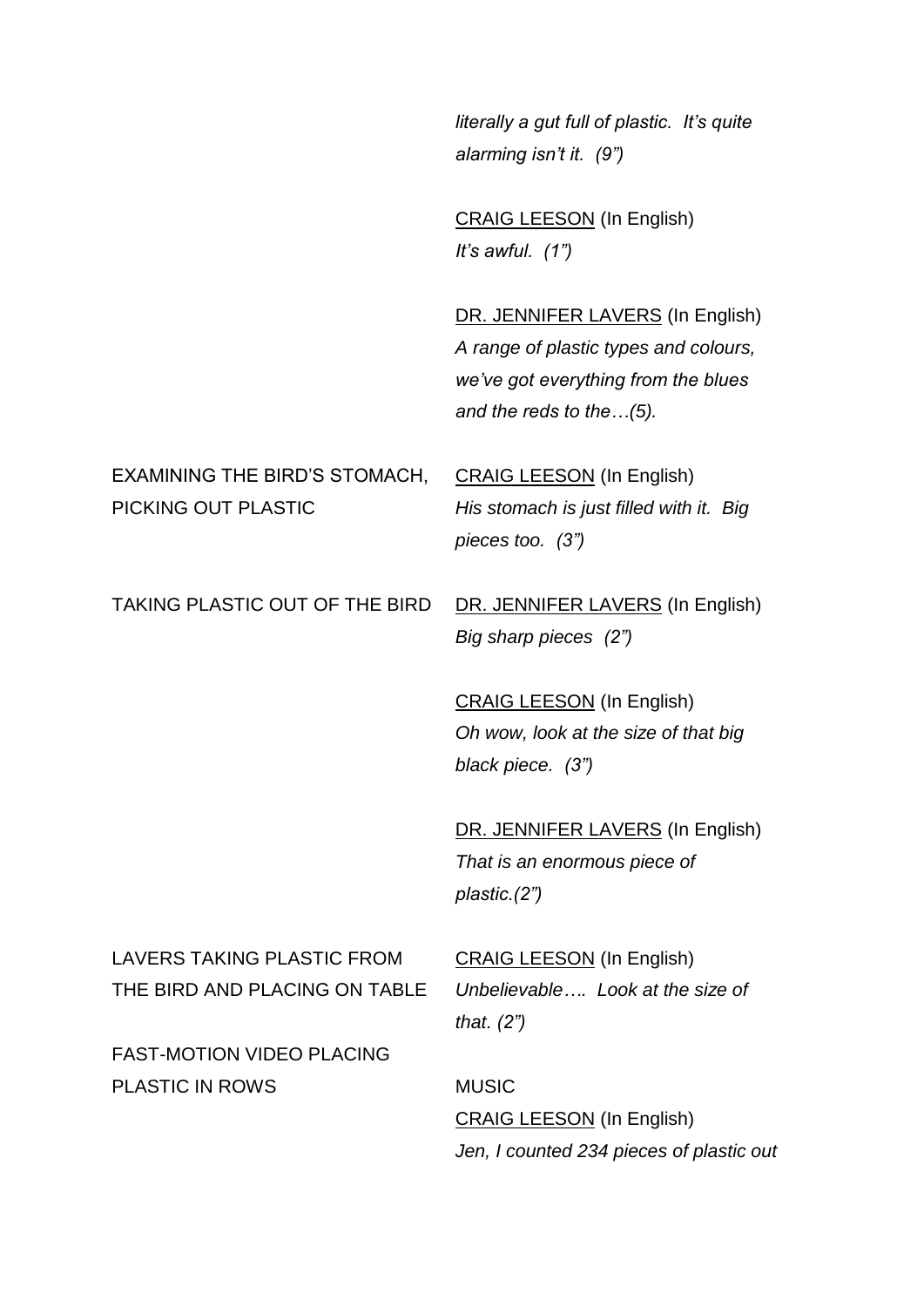*of that one bird. Is that a record? (6")*

JEN WEIGHING THE PLASTIC FROM THE BIRD

### BEACH SHOTS BIRD ON THE SURFACE OF WATER

**SUPER** Midway Island, Pacific BIRD ROOKERIES

### JEN ON BICYCLE WITH BIRDS

### TEXT ON SCREEN

The island has a very large population of Laysan albatross. It's estimated that 90% of seabirds have swallowed plastic at some time in their lives. (17")

JEN EXAMINING BABY BIRD INNARDS

MORE PLASTIC BEING PULLED FORM BIRDS INSIDES.

DR. JENNIFER LAVERS (In English) *Not even close, unfortunately. So for this species, the record is 276 pieces of plastic inside of one 90-day old chick. And that plastic when we weighed it out, counted for 15% of that bird's body mass. So that's a pretty scary statistic. If we translate that into human terms, it gets even worse. That would be equivalent to you or I having around 6 or 8 kilos of plastic inside of your stomach. That's equivalent to about 12 pizzas – worth of food in your stomach.(30")*

DR. JENNIFER LAVERS (In English) *That's quite a bit of plastic for one little bird. The parents were trying to do the right thing there's a lot of squid beaks in here and this purple colour is evidence of the squid ink. It's just a shame that every now and then they got it wrong and got it wrong in a bad way. (19")*

*It really is quite an overwhelming thing.*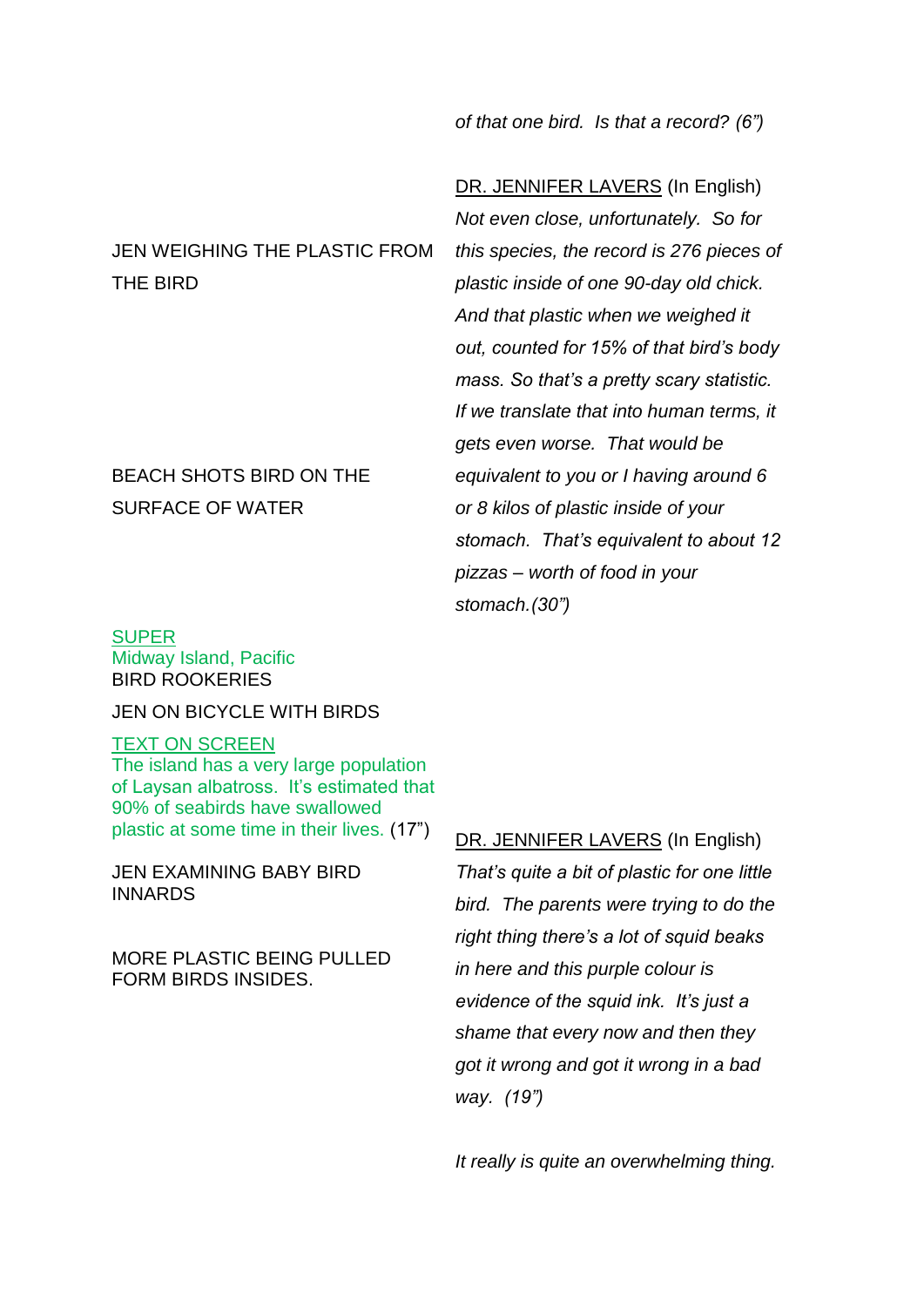*I do have some pretty rough days, have to go home and really wrap my mind around where do we go from here? (9")*

### PETER THOMSON (in Englisih)

*As a Pacific Islander, I know that the ocean is in deep trouble. The very authorative prediction shows that by the year 2050, there will be as much plastic as there is fish in the ocean by weight. (12")*

Nations General Assembly

Peter Thomson (Fiji), President, United

PLASTIC DEBRIS BEING WASHED UP

THOMSON ON CAMERA

#### TEXT ON SCREEN

NAME SUPER

Rwanda is one of the few countries to ban plastic bags

#### TEXT ON SCREEN

Haiti Plastic Bank – recycled plastic exchanged for cash and cell phone charging

FOOTAGE FROM RWANDA PAPER **CENTRE** 

MORE PLASTIC DEBRIS IN THE

### PETER THOMSON (in Englisih)

**MUSIC** 

*Every country uses plastic. We'll need to start rationalizing that. We need to start thinking about reuse of plastic, single use of plastic, has got to be on its way out. And you know, plastic shopping bags are a good example of that, your family does not need to use them. Take a cloth bag with you when you go shopping and put your shopping in that. (18")*

PETER THOMSON (in Englisih) *There's an equivalent of a large*